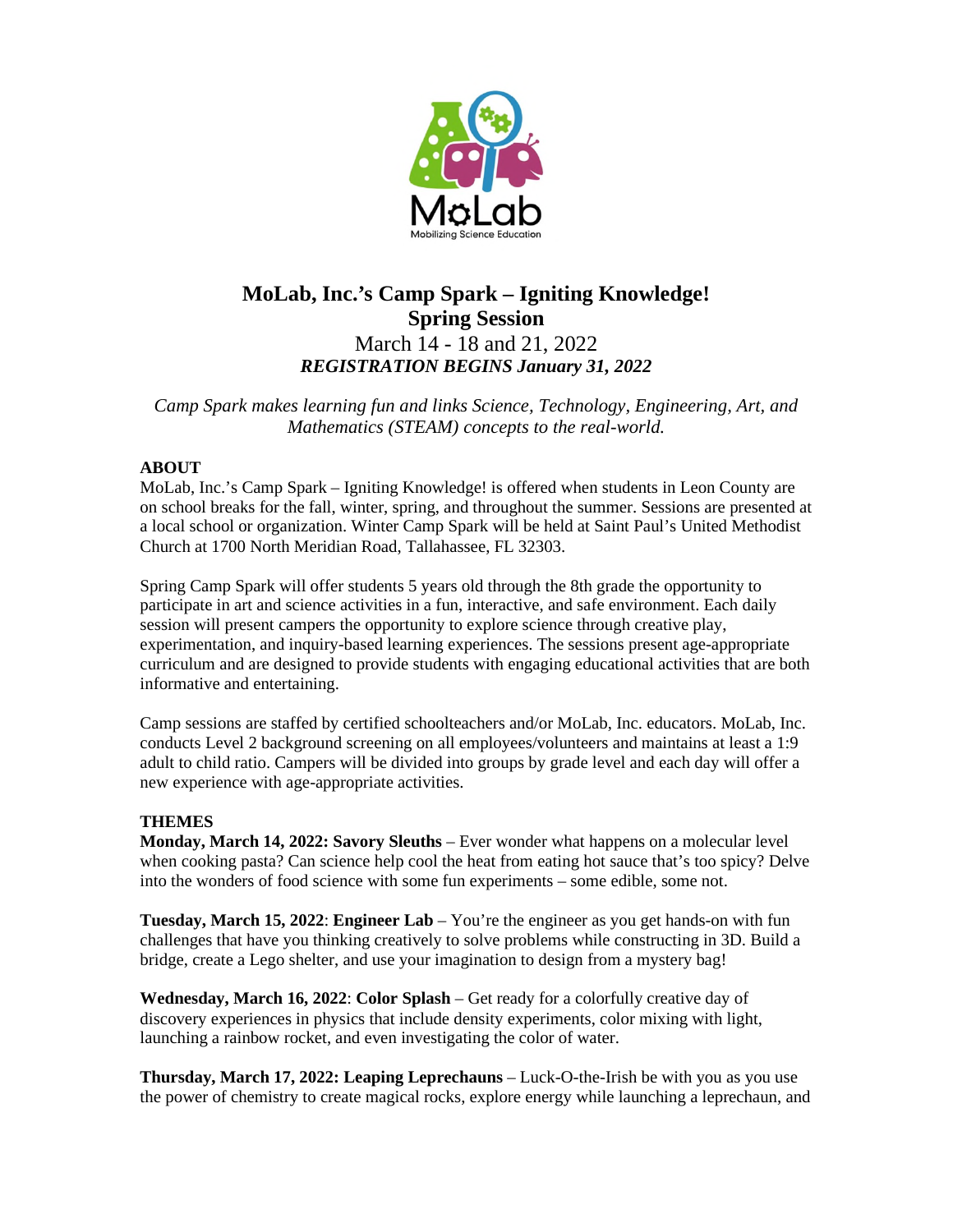create a shamrock circuit. It's sure to be a great day when we explore science themed to St. Patrick's Day!

**Friday, March 18, 2022: Superhero Science** - Up, up, and away for a day exploring the science behind our favorite superheroes! Control weather forces like Storm, discover quick reactions that make Flash so swift, harness Siryn's sonic power with super sound experiments, get charged up with Static, and explore the regenerative powers in nature like the Green Goblin!

**Monday, March 21: Spark Smorgasbord** – Have a blast at the grand finale of spring break 2022 with a host of amazingly fun science surprises. Flash, bang, construct, and consume - it's an assortment of your favorite activities and experiments!

#### **FEES**

Daily Camp fees are \$45 per day. Hours are from 9 a.m. to 4 p.m.; drop off starts at 8:45 a.m. and pick up is until 4:15 p.m.

Register more than one camper and all additional siblings receive a discounted rate of \$43 per day. The discounted rate also applies to campers registering for 3 or more days.

Refunds will be given 2 weeks prior to the start of the camp session, minus an \$8 processing fee per daily session. Please allow 30 days in order to receive a refund for non-credit card payments.

For cancellations after the 2 week notice, ½ of the fees will be refundable.

For cancellations 1 week prior to the start of camp, refunds will NOT be issued.

### **EXTENDED CAMP CARE**

Extended Camp care is available starting at 7:45 a.m. for \$5/day and until 6 p.m. for \$5/day. There will be a \$1/minute late fee charged for every minute that a camper remains past 6:00 p.m.

#### **REGISTRATION**

Payment in full is due with registration.

To pay by check or money order, please send completed registration forms and payment by mail to MoLab, Inc. at 1700 N. Monroe Street, Suite 11-223 Tallahassee, FL 32303.

Credit card payment must be made at [www.tallymolab.org](http://www.tallymolab.org/) using MoLab, Inc.'s PayPal account. After completing your PayPal transaction, please write the confirmation sequence on the registration form and send by mail to the address above or by email to [aimee@tallymolab.org.](mailto:aimee@tallymolab.org)

### **LOCATION**

Spring Camp Spark will be held at Saint Paul's United Methodist Church at 1700 North Meridian Road Tallahassee, FL 32303. Camp activities take place in designated classrooms in the education building or on the church grounds.

# **DROP OFF/PICK UP PROCEDURES**

Campers must have an Authorization to Pick Up Camper Form on file. Only individuals on the Authorization Form with valid picture identification will be allowed to pick up. Campers must be signed-in and out each day by an adult. Forms are available on MoLab, Inc.'s website at [www.tallymolab.org](http://www.tallymolab.org/) or by request. Forms will also be available on the first day of camp.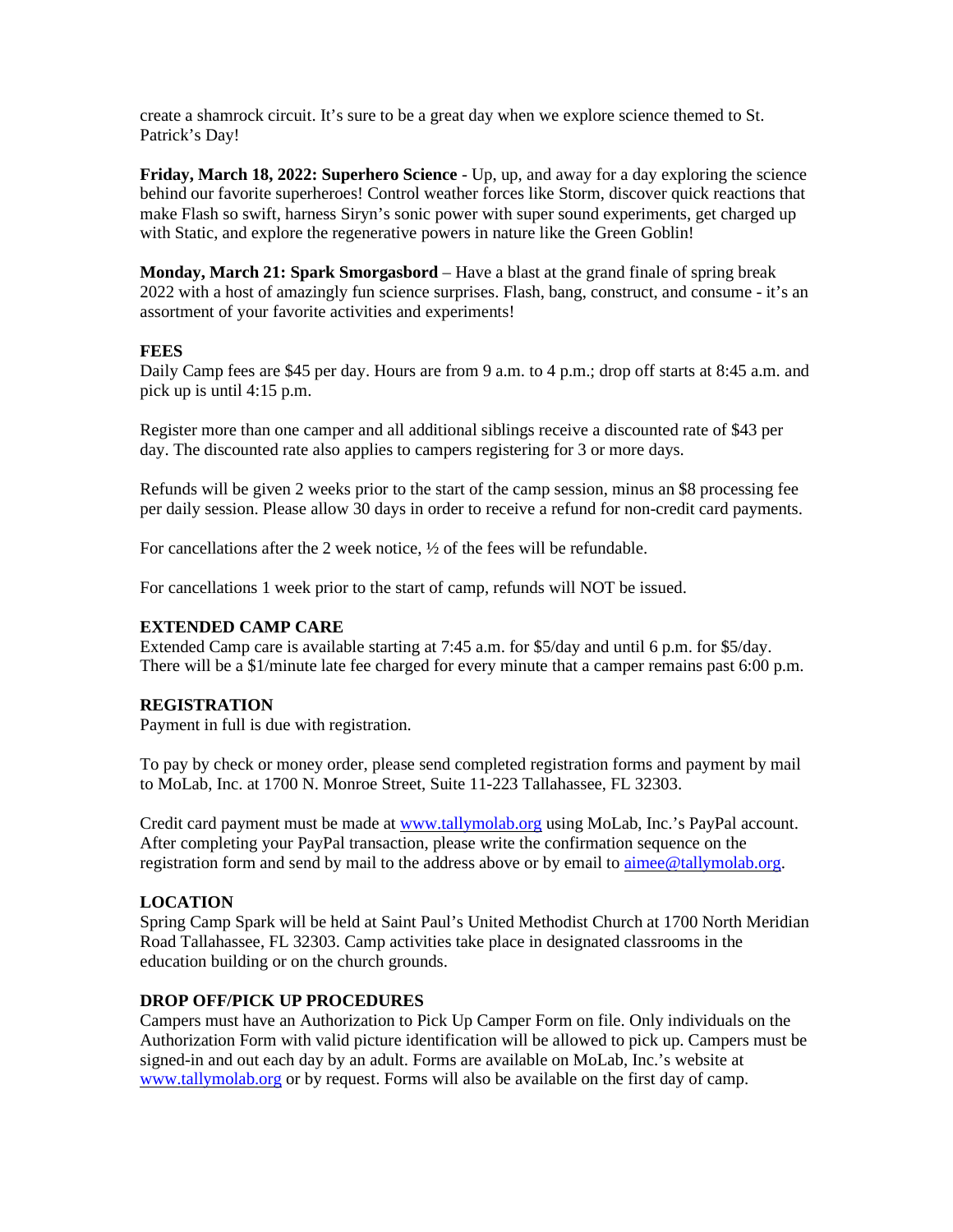Campers will be dropped off and signed in and out at the Camp Spark table located behind the sanctuary and inside the foyer entrance to Sanders Hall. The doors to the camp location are on an automatic lock. Parents wishing to drop off after 9:15 a.m. or needing to pick up before 3:45 p.m. will need to call either Camp Director to be let in. Parents of campers enrolled in post camp will also need to call when they arrive. Please contact Trish at 850-264-6224 or Aimee at 850-591- 6362.

## **SNACK AND LUNCH INFORMATION**

Campers should pack their own food and two snacks daily in a clearly labeled container. Please keep in mind that campers will not have access to a refrigerator or heating device. They should also bring their own beverage container. Water will be available throughout the day and campers will be encouraged to refill to stay hydrated. Camp families will be notified if there is a camper with food allergies enrolled in their child's sessions.

### **MEDICATIONS**

Prescription and non-prescription medications will only be administered with a completed Authorization to Administer Medication Form on file. Please note that only oral medications can be administered. Forms are available on MoLab, Inc.'s website at [www.tallymolab.org](http://www.tallymolab.org/) or by request. Forms will also be available on the first day of camp.

### **COVID-19 HEALTH AND SAFETY PROCEDURES**

Campers and their families will be administered a health questionnaire and have their temperature taken with a touchless thermometer at sign-in. Before attending camp, each camper family must have a signed COVID-19 Release & Waiver of Liability on file.

In accordance with recommendations from the CDC for summer camps, staff and campers will wear face coverings and maintain physical distancing guidelines at all times. We will take mask breaks throughout the day, outside, while physically distanced. Campers are encouraged to pack extra masks each day in case one needs to be changed out.

Camp spaces will be restricted to staff and campers only. Each classroom will have a reduced capacity of up to 14 campers, 1 teacher, and a volunteer. MoLab will maintain a record on individuals who have had access to the space during camp hours, e.g., custodians, staff, volunteers, CITs, staff of the organizations from which MoLab rents space. When possible, each group of campers will enter and exit the building through different specified doors.

Restrooms will be cleaned throughout the day and surfaces will be disinfected regularly. Campers, staff, and volunteers will practice good hygiene and frequent hand washing.

In addition to packing their own food, campers will bring a labeled bag of general supply materials. A list will be provided prior to attendance and will include items like markers, pencils, scissors, etc. If a camper is unable to bring their own bag of general supplies, MoLab will provide a disinfected set to use for the week. Campers should bring their own free time toys and entertainment.

These safety changes and policies will be available on our website. As mandates regarding COVID-19 change we will adjust our policies.

### **CAMPER CONDUCT**

MoLab is dedicated to providing a safe and amicable environment for our campers. We assume that all campers are attending camp because they want to be at Camp Spark. Should any